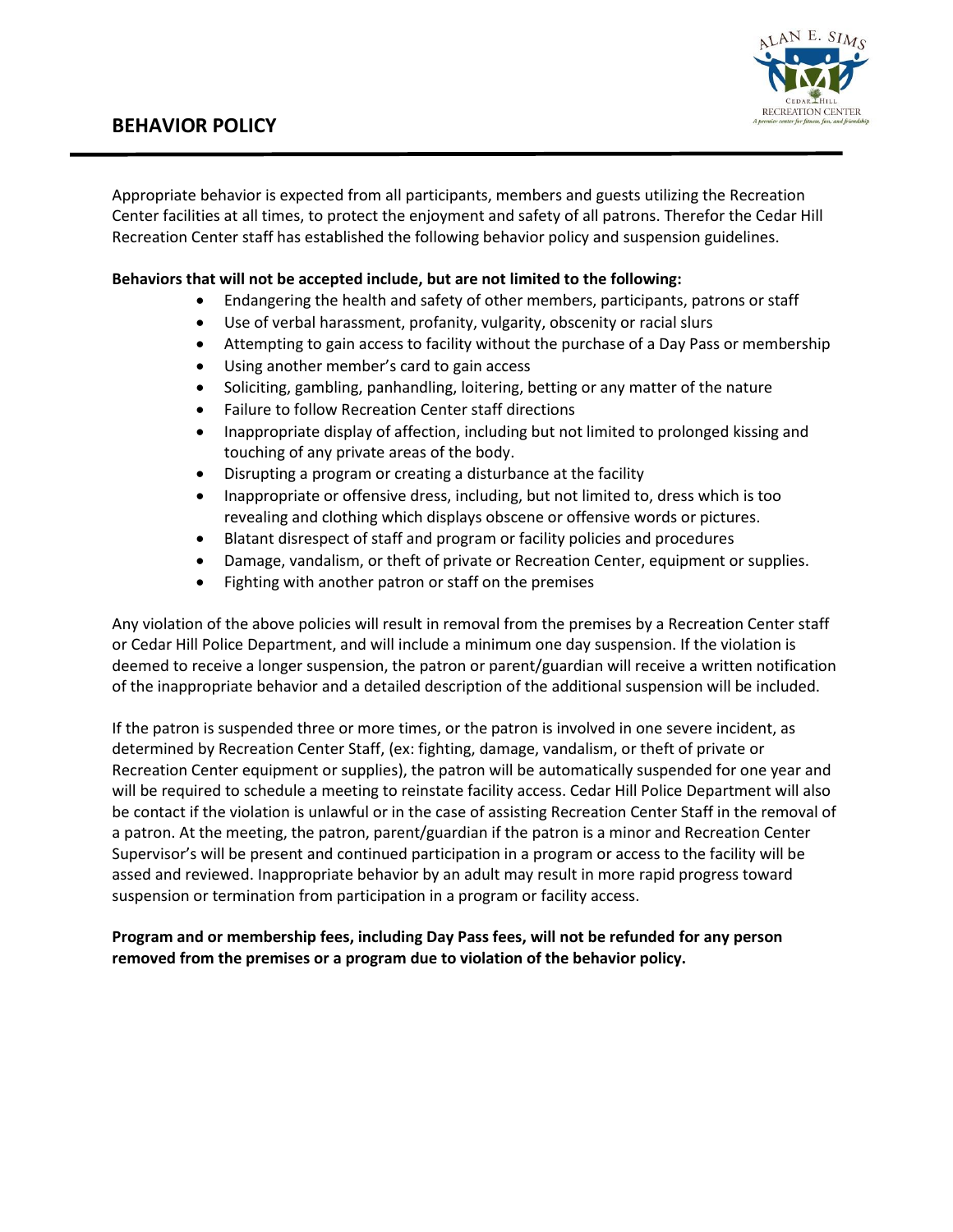

Violations of the Behavior Policy will result in the following level of Suspensions:

## **Behavior policy violations resulting on a ONE DAY SUSPENSION:**

- Use of verbal harassment, profanity, vulgarity, obscenity or racial slurs
- Attempting to gain access to facility without the purchase of a Day Pass or membership
- Inappropriate display of affection, including but not limited to prolonged kissing and touching of any private areas of the body.
- Disrupting a program or creating a disturbance at the facility
- Inappropriate or offensive dress, including, but not limited to, dress which is too revealing and clothing which displays obscene or offensive words or pictures.

\*\*Three or more violations of the above policies will result in an automatic suspension of a minimum of one month, applicable the day of the third violation. The Recreation Center Staff at any time has the authority to elevate a suspension due to the nature of the violation.

## **Behavior policy violations resulting on a ONE WEEK – 6 MONTH SUSPENSION:**

- Endangering the health and safety of other members, participants, patrons or staff
- Using another member's card to gain access
- Soliciting, gambling, panhandling, loitering, betting or any matter of the nature
- Failure to follow Recreation Center staff directions
- Disrupting a program or creating a disturbance at the facility
- Blatant disrespect of staff and program or facility policies and procedures
- Damage, vandalism, or theft of private or Recreation Center, equipment or supplies.

\*\*Three or more violations of the above policies will result in an automatic suspension of a minimum of one year, applicable the day of the third violation. The Recreation Center Staff at any time has the authority to elevate a suspension due to the nature of the violation.

## **Behavior policy violations resulting on a ONE YEAR SUSPENSION:**

- Damage, vandalism, or theft of private or Recreation Center, equipment or supplies.
- Fighting with another patron or staff on the premises

\*\*The patron will be automatically suspended for one year and will be required to schedule a meeting to reinstate facility access. Cedar Hill Police Department will also be contact if the violation is unlawful or in the case of assisting Recreation Center Staff in the removal of a patron. The patron may also be criminally trespassed from the facility and further charges may apply if applicable.

If a member of the Recreation Center staff views a patron in violation of the Behavior Policy, they are to immediately report it to the Supervisor on Duty. It is the responsibility of the Supervisor on Duty to collect all pertinent information from the patron(s) involved in the situation, complete an incident